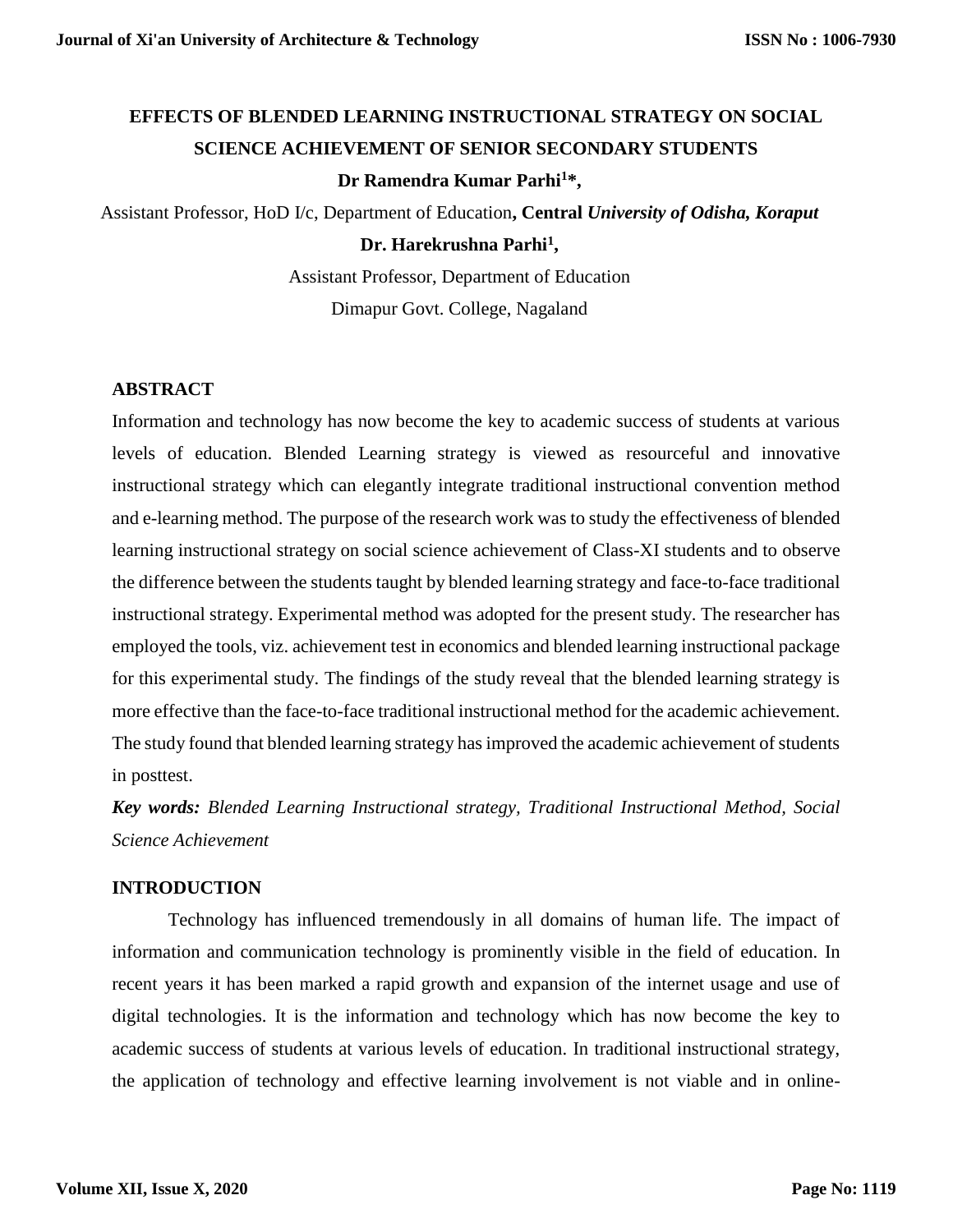learning the occupancy of teacher in face to face mode is missing. Hence, in both traditional instructional method and e-learning methods have become the part of imperfections and to get over these limitations there is the need to pursue a new method of instruction which can combine both technology and traditional instructional method. So Blended Learning strategy is viewed as resourceful and innovative instructional strategy which can elegantly integrate traditional instructional convention method and e-learning method. Blended learning strategy is considered as "the integrated combination of traditional learning with web based online approaches, the combination of media and tools employed in an e-learning environment and the combination of a number of pedagogic approaches irrespective of learning technology used" **(Whitelock and Jefts, 2003)**.

The study conducted by **Alseweed (2013)** on the effects of the traditional learning, blended learning on university students achievement revealed a significant difference in the achievement test scores in favor of blended/hybrid learning. Blended teaching strategy had a statistically significant contribution on the achievement of the students in geography compared to the face-to-face expository method **(Dikmenli and Unaldi , 2013)**. The study of **Lacatan (2013)** reveals that students performed well in the blended/hybrid strategy method as compared to traditional face-to-face method. **Wichadee(2014),** found a positive relationship between academic achievement and blended learning strategy. Blended instructional strategy leads to high achievement in geography than conventional method **(Akgunduz & Akinoglu, 2016)**.

### **OBJECTIVES**

1. To construct and administer an achievement test on social science for class-XI students of experimental and control group.

2. To design and develop blended learning instructional package of social science for class-XI students of experimental group.

3. To study the effectiveness of blended learning instructional strategy on social science achievement of Class-XI students.

4. To study the difference between the students taught by blended learning strategy and face-toface traditional instructional strategy.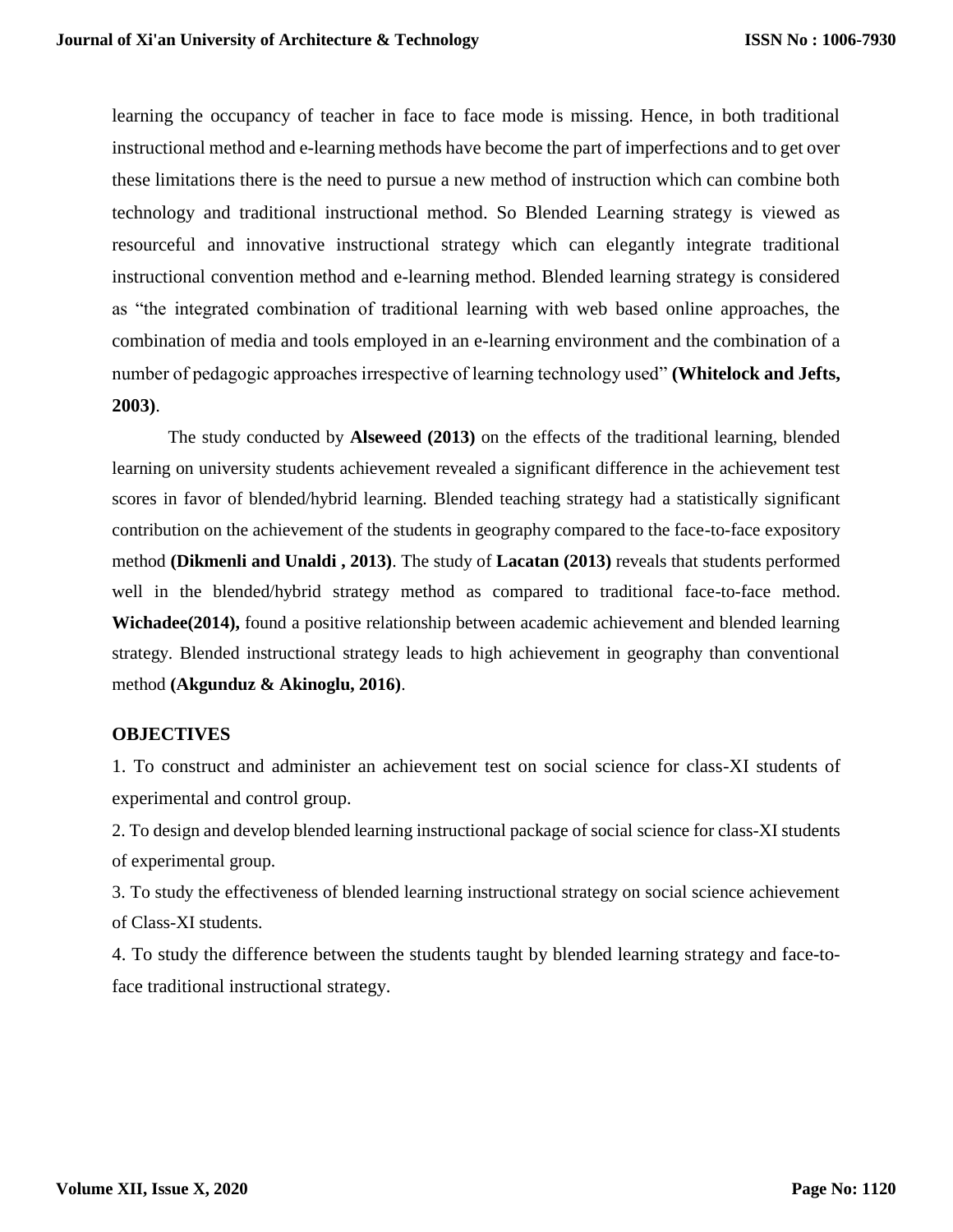# **HYPOTHESIS**

1. There is a significant difference between the pretest and posttest scores of the students taught by blended learning instructional strategy.

2. There is a significant mean difference between the pretest and posttest scores of the students taught by face-to-face traditional instructional strategy.

3. There is a significant difference between the pretest and posttest scores of students taught by blended learning strategy and face-to-face traditional instructional strategy.

# **DELIMITATION OF THE STUDY**

1. The present study was delimited to the Senior Secondary level students of A.B. Junior College, Basudevpur of Bhadrak district in Odisha only.

2. Students of Odisha CHSE were considered for the present study.

3. The study was confined to Class-XI standard students of Bhadrak district during 2018-19 academic session.

4. The study was confined to only economics subject.

# **RESEARCH METHOD**

Experimental method was adopted for the present study.

# **POPULATION AND SAMPLE**

Population of the study is the students of Class-XI of AB Junior College, Basudevpur of Bhadrak district in Odisha. A sample of 53 students belongs to Economics subject of class- XI was randomly selected from AB Junior College, Basudevpur. The schematic layout of sample distribution is given below.

# **LAYOUT OF SAMPLE**

Total No. of Sample (53)



# **TOOLS USED IN THE STUDY**

The researcher has employed the following tools for the purpose of data collection.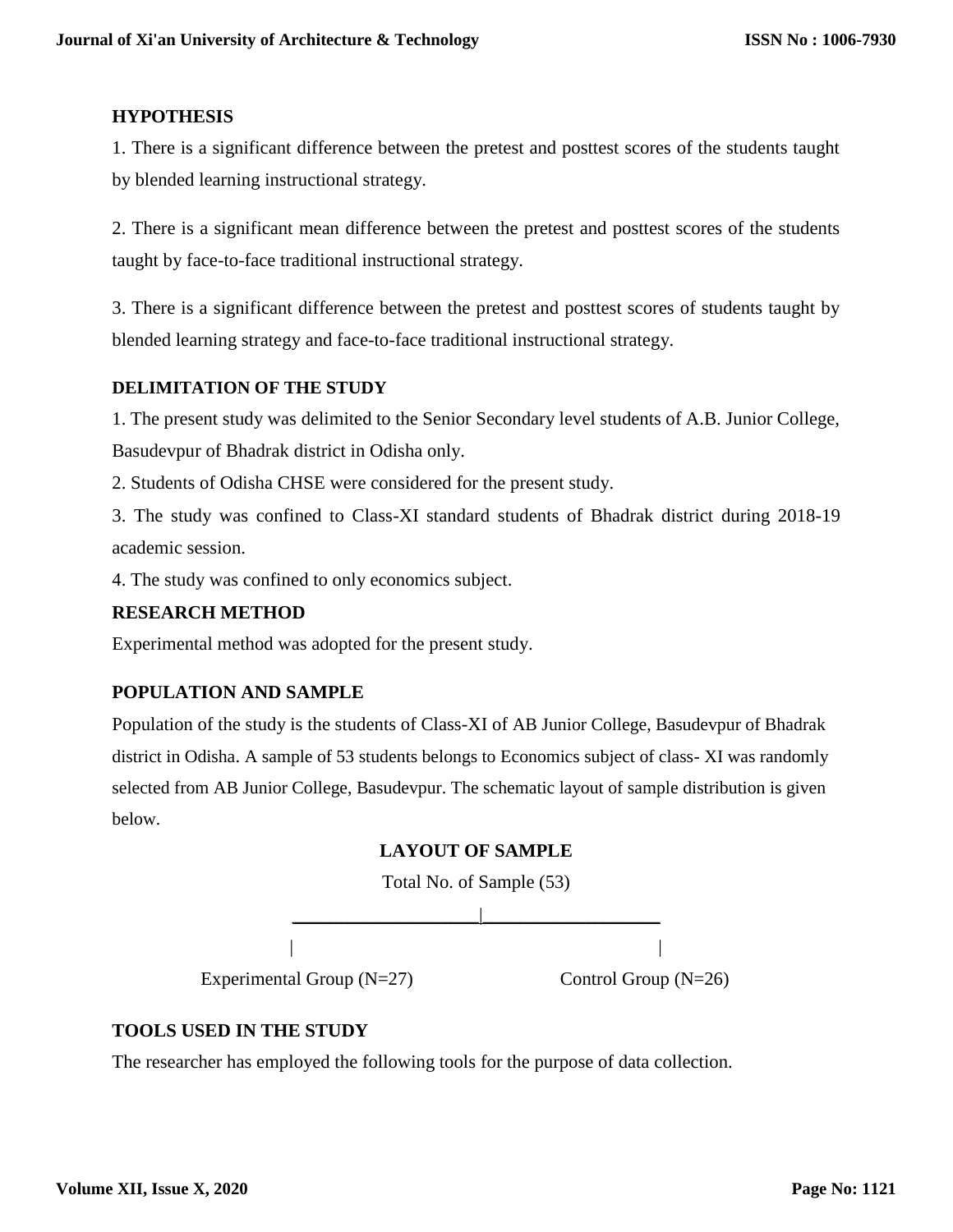(i) Achievement Test in Economics (Teacher Made Test)

- Developed by the investigator

- (ii) Blended Learning Instructional Package
	- Developed by the investigator

All the tools were developed and validated by the investigator with the guidance and supervision of experts.

### **1. Blended Learning Instructional Package**

Blended Learning Instructional Package was developed by the investigator to conduct the experiment. By blending both online and face-to-face traditional instructional strategy, Blended learning Instructional package for the subject Economics was developed. For the development of Blended Learning Instructional package, the steps i.e., planning, Designing and validation were followed.

### **2. Academic Achievement Test for the Social Science Subject (Economics)**

The achievement test for the subject Economics was developed by the investigator with the guidance and supervision of experts. The achievement test was developed by following the principles of test construction i.e., preparing blue print by giving weightage to different objectives, item analysis, determining the item difficulties vale and discriminating power of each item. The draft consisting of 76 statements/items was finalized for the scale.

### **STATISTICAL TECHNIQUES USED**

The obtained scores were processed and converted into the mean gain scores. To analyse the data both descriptive and inferential techniques were used. 't' test was used to determine the significance difference between the scores of control group and experimental group.

### **ANALYSIS AND INTERPRETATION OF DATA**

The study was mainly aimed at developing a Blended Learning Instructional Package for economics among senior secondary students of experimental group. It also aimed at finding out the effectiveness of Blended Learning strategy on academic achievement.

The data obtained from the experimental study has been analyzed involving quantitative techniques which deals with the analysis of pretest and posttests of the dependent variables and their interpretations. Both descriptive and inferential techniques were used in the data analysis.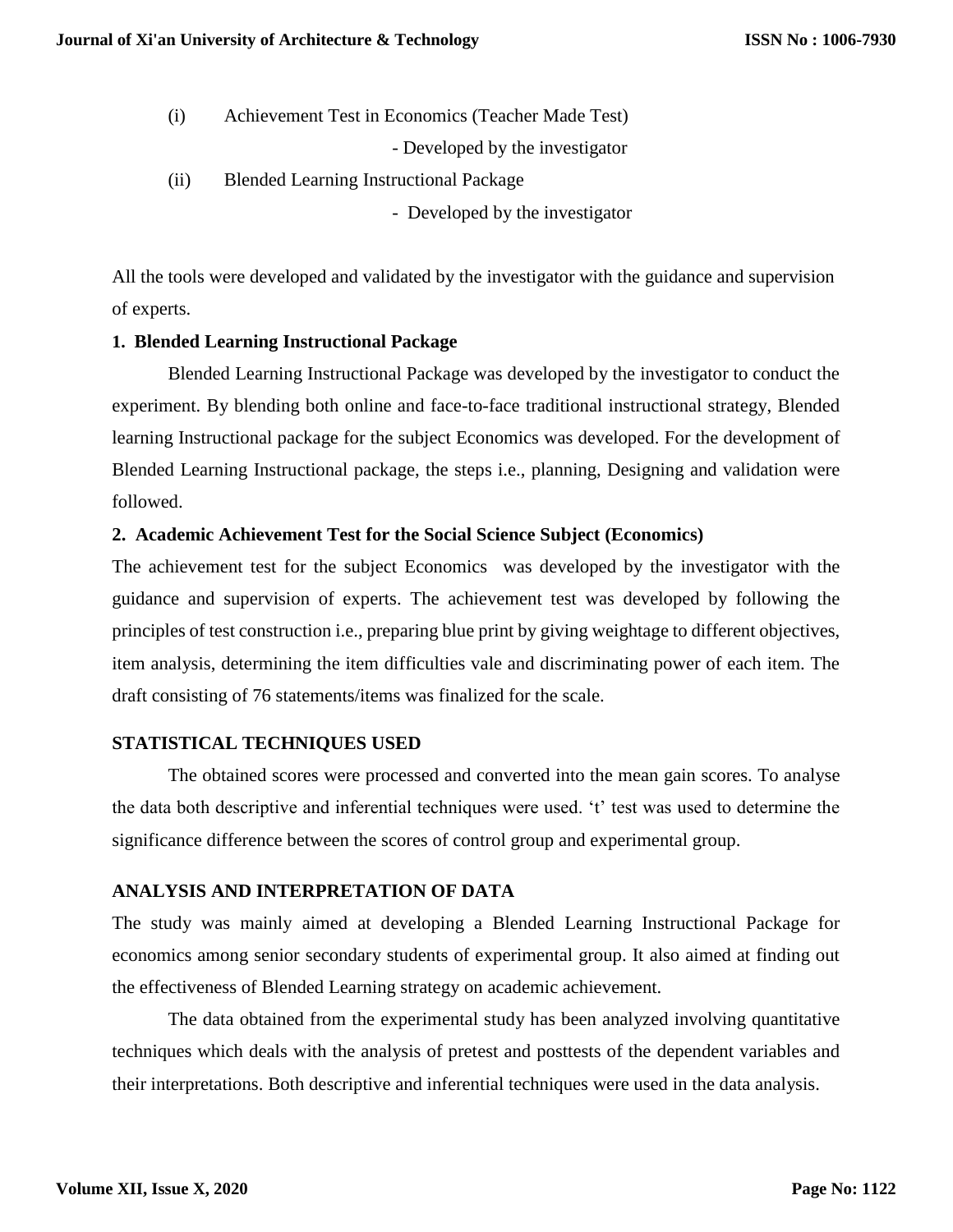# **DISTRIBUTION OF EXPERIMENTAL AND CONTROL GROUP STUDENTS BASED ON THE VARIABLE ACADEMIC ACHIEVEMENT**

The distribution of students appeared for both pretest and posttest for the dependent variable, i.e-Academic Achievement is given in table-1.

### **Table-1**

# **Distribution of students participated in both pretest and posttest for Academic Achievement**

| Variable                | Group                                      | <b>Number of Students</b><br><b>Participated for both Pre test</b><br>and Post test<br>27<br>26 |  |
|-------------------------|--------------------------------------------|-------------------------------------------------------------------------------------------------|--|
|                         |                                            |                                                                                                 |  |
| Academic<br>Achievement | <b>Experimental Group</b><br>Control Group |                                                                                                 |  |

The table-1 shows that the experimental group comprise 27 students participated both pretest and posttest of academic achievement and in control group 26 students participated both pretest and posttest of academic achievement.

# **DESCRIPTIVE ANALYSIS OF THE VARIABLE ACADEMIC ACHIEVEMENT**

For the achievement of economics of experimental group and control group for pretest and posttest, descriptive statistics was carried out. The mean, median, mode, standard deviation, range, skewness and kurtosis were computed for the academic achievement and presented in table-2.

### **Table-2**

# **Descriptive analysis of the variable Academic Achievement in Economics for Experimental Group and Control Group**

|               | <b>Variable</b> | <b>Test</b> | N | <b>Mean</b> | <b>Median</b> | <b>Mode</b> | <b>Standar</b>  | <b>Skew</b> | <b>Kurt</b> |
|---------------|-----------------|-------------|---|-------------|---------------|-------------|-----------------|-------------|-------------|
| <b>Groups</b> | (D)             |             |   | (M)         | (Mdn)         | (MO)        |                 | ness        | osis        |
|               |                 |             |   |             |               |             | <b>Deviatio</b> | (SK)        | (KU)        |
|               |                 |             |   |             |               |             | n               |             |             |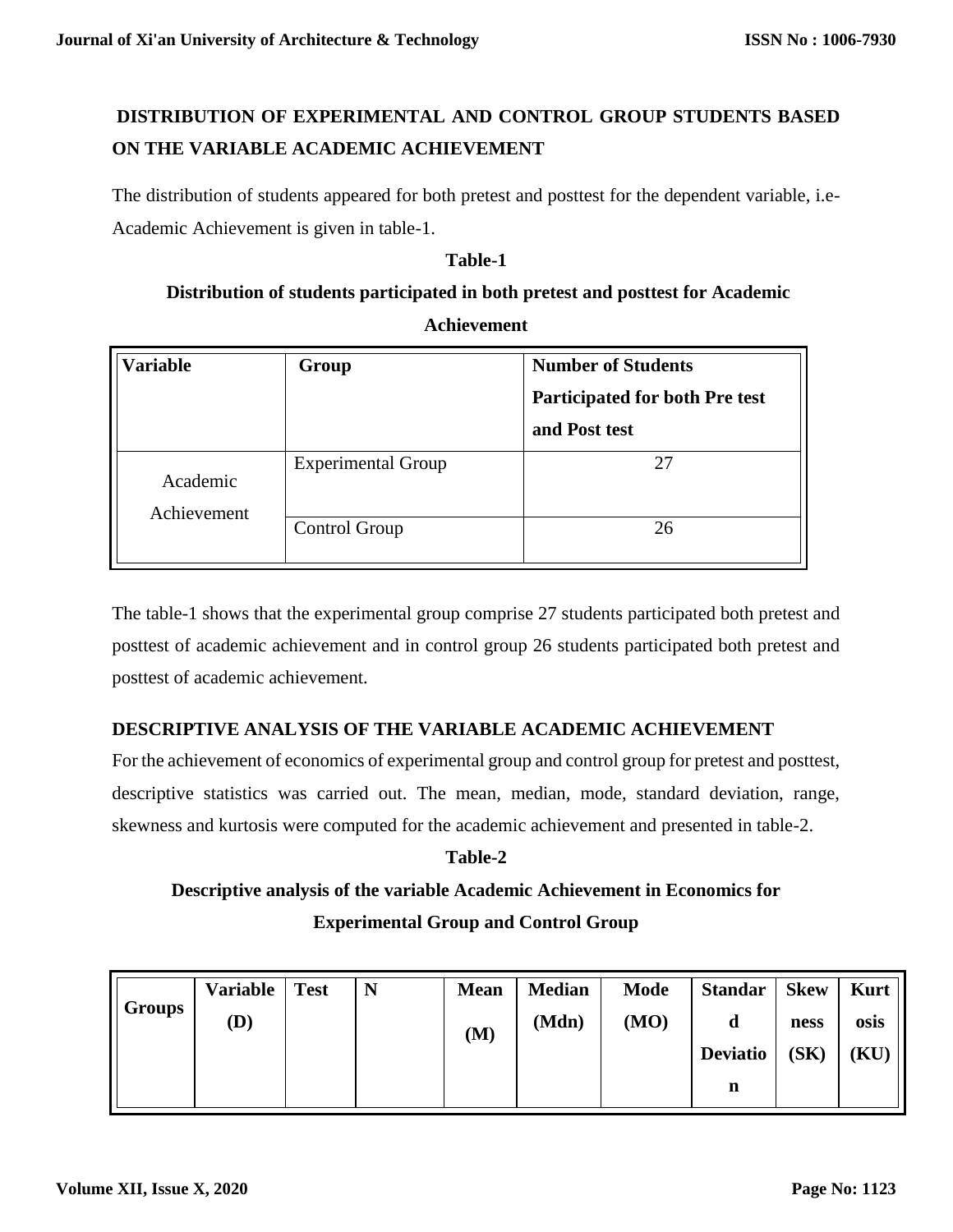|         |           |       |    |       |       |       | (SD)  |         |         |
|---------|-----------|-------|----|-------|-------|-------|-------|---------|---------|
| Experi  | Achieve   | Pre-  | 27 | 39.26 | 38.64 | 38.5  | 10.67 | 0.17    | $-0.93$ |
| mental  | ment Test | test  |    |       |       |       |       |         |         |
| Gpoup   |           | Post- | 27 | 64.7  | 65.84 | 64.9  | 11.76 | $-0.29$ | $-0.96$ |
|         |           | test  |    |       |       |       |       |         |         |
| Control | Achieve   | Pre-  | 26 | 39.16 | 39.94 | 39.94 | 8.76  | $-0.26$ | 1.03    |
| Group   | ment Test | test  |    |       |       |       |       |         |         |
|         |           | Post- | 26 | 53.97 | 52.76 | 51    | 8.35  | 0.43    | 0.39    |
|         |           | test  |    |       |       |       |       |         |         |

The table-2 shows that the mean, median and mode values of the pretest scores do not differ significantly, which indicates that the distribution is implied to be normal distribution. The skewness and the kurtosis values of the pre-test suggest that the distribution is normal. The negligible degree of positive and negative skewness shows how closely these distributions approach to normal form, hence, makes sure that the distribution is normal and which is one of the basic presumptions of t-test.

# **INFERENTIAL ANALYSIS**

To compare the accomplishment of both experimental and control groups on academic achievement inferential statistics has been used. Here, 't' test is used to compare the difference between two groups, i.e. experimental and control groups based on their achievement scores.

# **t' TEST OF VARIABLE ACADEMIC ACHIEVEMENT OF EXPERIMENTAL GROUP**

't' test is applied to find out whether the Blended learning instructional strategy has improved the academic achievement of students belong to experimental group.

### **HYPOTHESIS 1**

The null hypothesis indicates that there is no significant difference between the pretest and post test mean scores of experimental group. The hypothesis is tested by employing the't' test and the result is displayed in table-3.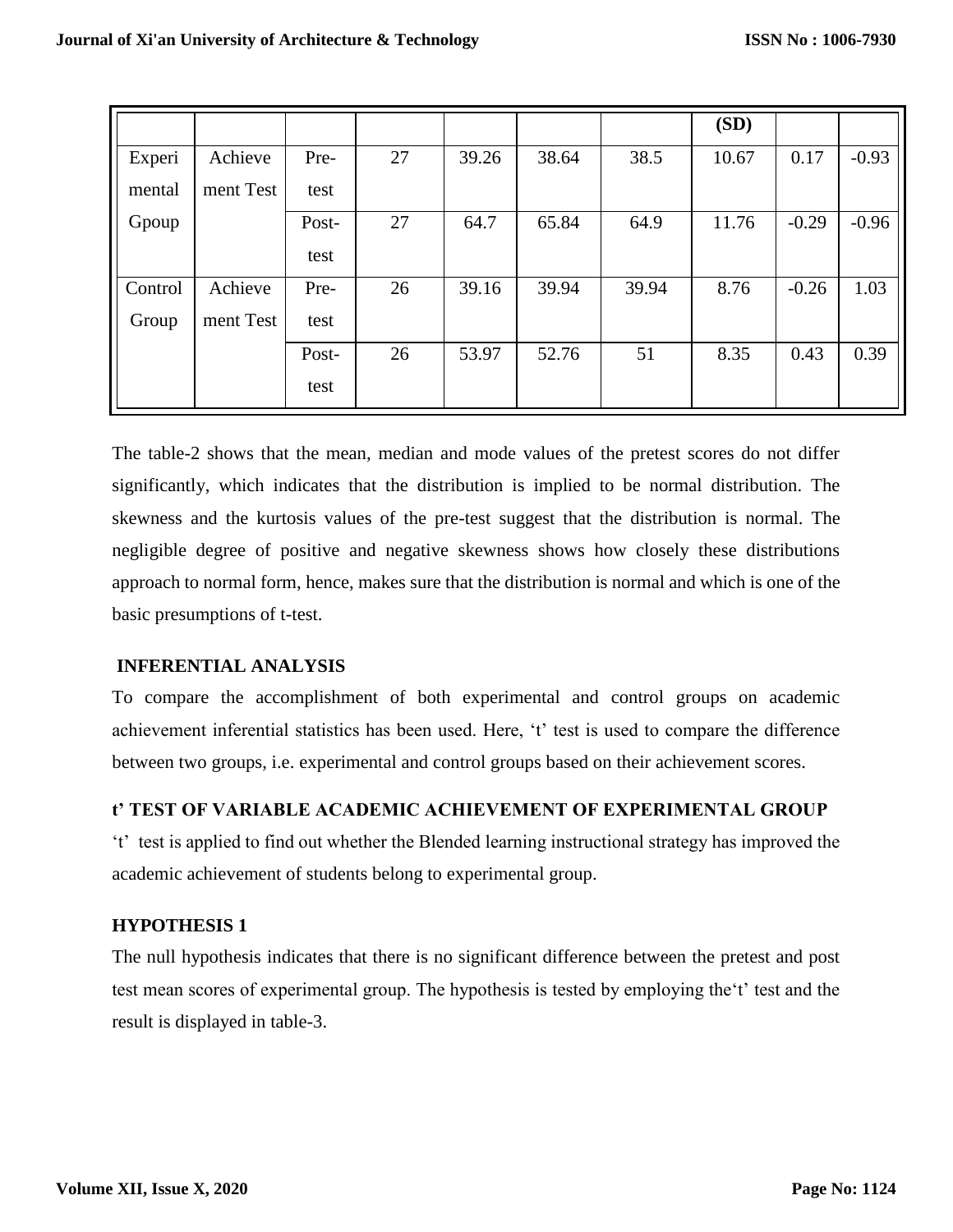|               | <b>Test</b> | N  | <b>Mean</b> | <b>SD</b> | <b>Mean Difference</b> | 't' Value | <b>Significance</b>           |
|---------------|-------------|----|-------------|-----------|------------------------|-----------|-------------------------------|
| <b>Groups</b> |             |    | (M)         |           |                        |           |                               |
| Experimental  | Pre-test    | 27 | 39.26       | 10.67     | 24.87                  | 18.07     | $(0.01$ level)<br>Significant |
| Group         | Post-test   | 27 | 64.7        | 11.76     |                        |           |                               |

**Table-3: Result of Pretest and Posttest Outcomes of Experimental Group**

Table-3 shows that the't' ratio for the difference in means of pretest and posttest scores of experimental group is found significant at 0.01 level of confidence. This states that there is a difference between the means of pretest and posttest scores of experimental group in academic achievement. Hence, the null hypothesis is rejected in favour of alternative hypothesis i.e, there is a significant difference between the pretest and posttest scores of the students taught by blended learning instructional strategies. The findings reveal that there is a significant difference in academic achievement which indicates that Blended-learning strategy has positive impact on academic achievement of students.

# **t' TEST OF VARIABLE ACADEMIC ACHIEVEMENT OF CONTROL GROUP**

't' test is used to find out the academic achievement of students belong to control group who were taught by face-to-face traditional instructional strategies.

# **HYPOTHESIS -2**

The null hypothesis indicates that there is no significant difference between the pretest and post test mean scores of control group. The hypothesis is tested by employing the't' test and the result is displayed in table-4.

|               | <b>Test</b> | N  | <b>Mean</b> | <b>SD</b> | <b>Mean Difference</b> | 't' Value | <b>Significance</b>           |
|---------------|-------------|----|-------------|-----------|------------------------|-----------|-------------------------------|
| <b>Groups</b> |             |    | (M)         |           |                        |           |                               |
| Control Group | Pre-test    | 26 | 39.16       | 8.76      | 14.81                  | 7.09      | $(0.01$ level)<br>Significant |
|               | Post-test   | 26 | 53.97       | 8.35      |                        |           |                               |

**Table-4: Result of Pretest and Posttest Outcomes of Control Group**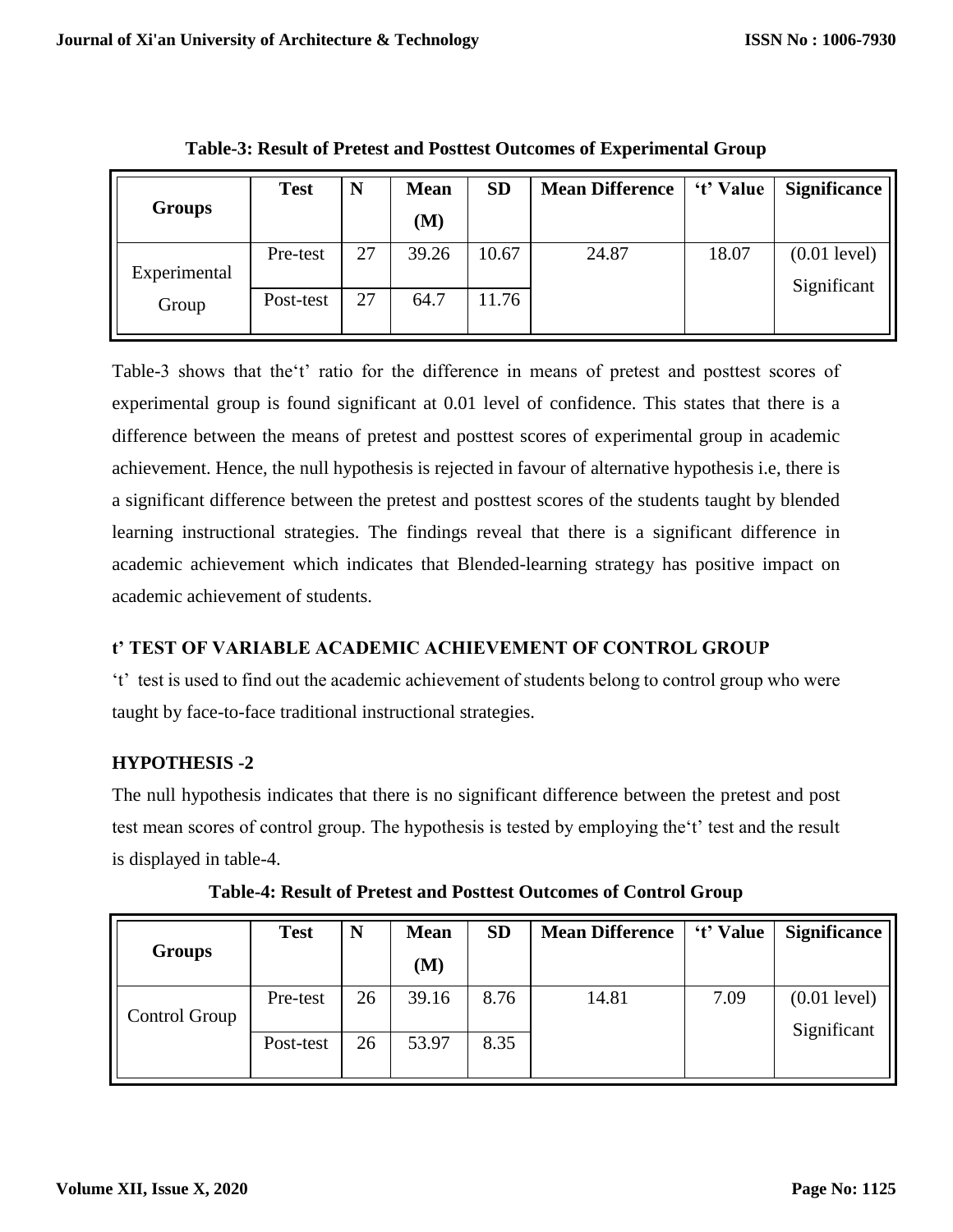Table-4 shows that the't' ratio for the difference in means of pretest and posttest scores of control group is found significant at 0.01 level of confidence. Hence, the null hypothesis is rejected in favour of alternative hypothesis i.e, there is a significant difference between the pretest and posttest scores of the students taught by face-to-face traditional instructional strategies. The findings indicate a moderate difference in academic achievement of students who were taught through traditional instructional method. But in comparison to the achievement of experimental group the level of achievement of control group was not so high because the control group was not exposed to the blended learning strategy.

# **t' TEST OF VARIABLE ACADEMIC ACHIEVEMENT OF CONTROL AND EXPERIMENTAL GROUP**

't' test was applied to make the comparison between the academic achievement of control group and experimental group as differential treatment was given to both groups. Students of experimental group were exposed to blended learning instructional strategy where the control group was taught through face-to-face traditional instructional strategies. To determine the effectiveness of blended learning strategy mean scores are compared.

### **HYPOTHESIS-3**

The null hypothesis indicates that there is no significant difference between the pretest and post test mean scores of control and experimental group. The hypothesis is tested by employing the't' test and the result is displayed in table-5.

| <b>Groups</b>             | <b>Test</b> | <b>Mean</b> | <b>SD</b> | 't' Value | <b>Significance</b> |
|---------------------------|-------------|-------------|-----------|-----------|---------------------|
|                           |             | (M)         |           |           |                     |
| Control Group             | Pre-test    | 39.16       | 8.76      | 0.39      | <b>Not</b>          |
|                           |             |             |           |           |                     |
| <b>Experimental Group</b> |             | 39.26       | 10.67     |           | Significant         |
| Control Group             | Post-test   | 53.97       | 8.35      | 3.9       | $(0.01$ level)      |
| <b>Experimental Group</b> |             | 64.7        | 11.76     |           | Significant         |
|                           |             |             |           |           |                     |

**Table-5: Result of Pretest and Posttest of Experimental and Control Group for Academic Achievement**

Table-5 shows that the't' ratio for the difference in mean scores of pretest for control group and experimental group is not found significant at 0.05 level of confidence. Hence, the null hypothesis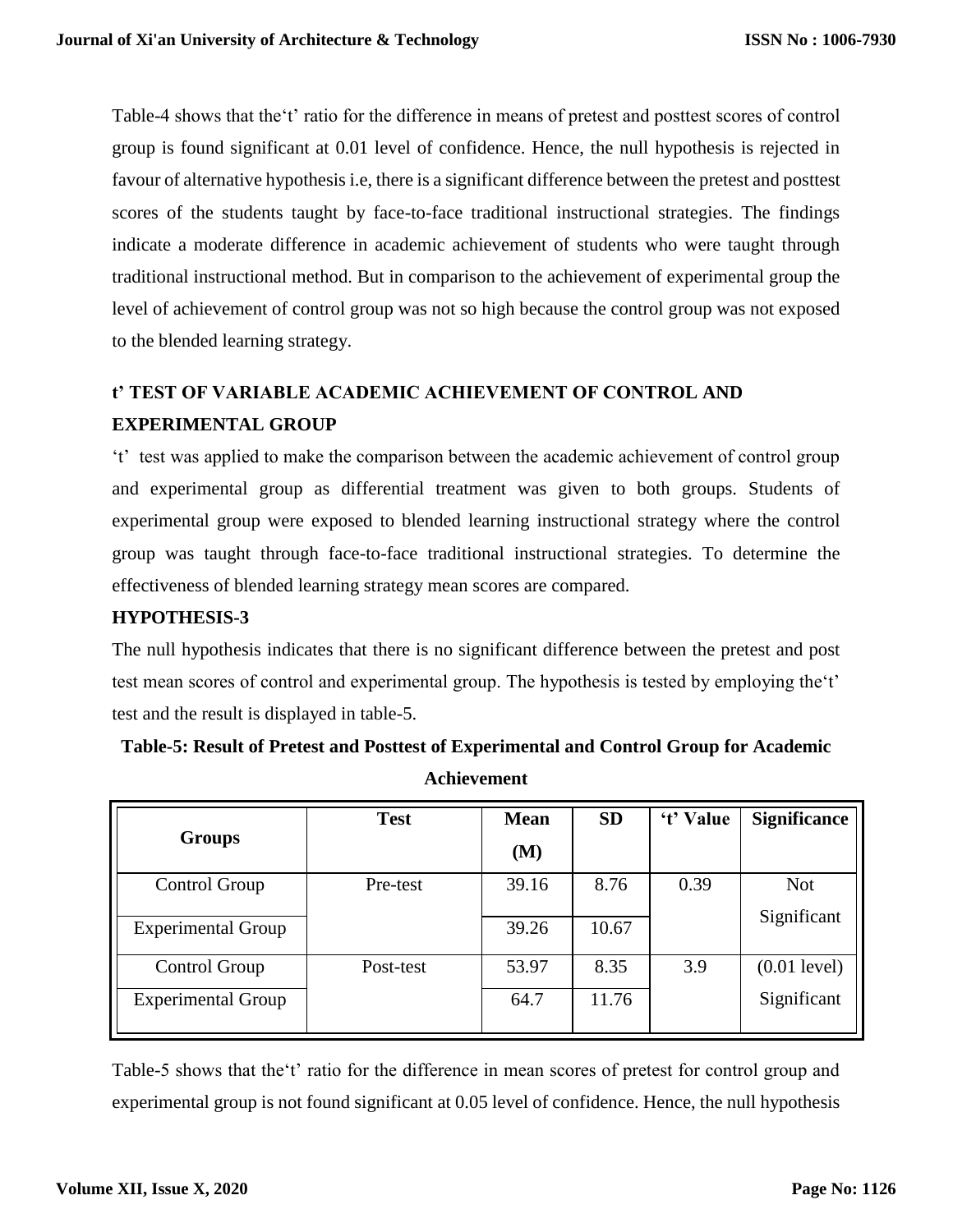is not rejected. The result shows that in the pre-test, there is no significant difference in the mean scores of Experimental and Control group. But in the post-test, there is a significant difference in the mean scores of Experimental and Control group at 0.01 level of confidence. Hence, the null hypothesis is rejected in favour of alternative hypothesis i.e, there is a significant difference between the posttest scores of students taught by blended learning strategy and face-to-face traditional instructional learning method. On the basis of the study of mean scores of control group and experimental group, it is concluded that the blended learning strategy is effective than the faceto-face traditional instructional method for the academic achievement.

The significant effect was determined when the effect size analysis was carried out to ascertain the effectiveness of Blended learning strategy over the face-to-face traditional instructional method for the academic achievement. This large effect size was due the exposure of Blended Learning strategy by the students of experimental group.

### **MAJOR FINDINGS OF THE STUDY:**

The results of the study pertaining to effects of blended learning strategy on social science achievement of senior secondary students have been presented below:

1. The findings reveal that the blended learning strategy is more effective than the face-to-face traditional instructional method for the academic achievement. The observation of means suggests that the students belong to experimental group performed better than the students of control group. It clearly indicates that blended learning strategy has improved the academic achievement for social science of senior secondary students.

2. The findings of the study reveal that there is a significant difference between the means of pretest and posttest scores of experimental group in academic achievement of social science. The observation of means suggests that the students belong to experimental group possess better academic achievement in post-test than pre-test. The findings indicate that the Blended learning strategy has improved the academic achievement of students in posttest.

### **EDUCATIONAL IMPLICATIONS AND CONCLUSION:**

The findings of the present study have very important educational implications for inclusion of Blended learning strategy for the students at higher secondary level of education. The blended learning strategy can be a mode of instruction in coming time in all over our country. In comparison to the face-to-face traditional instructional method, Blended Learning instructional strategy provides a better environment which promotes high academic achievement in the students.